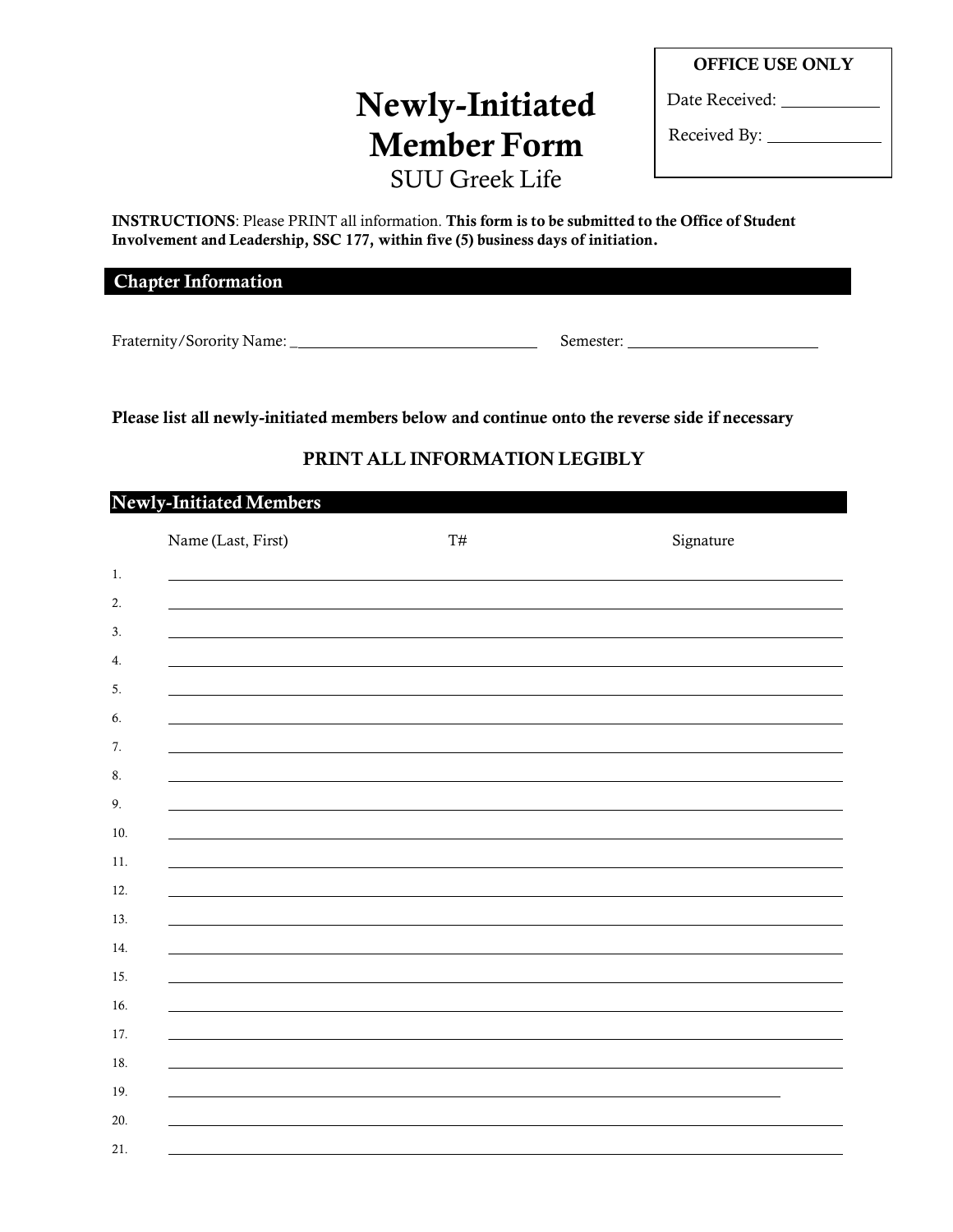| 22. | Name (Last, First) | T# | Signature |
|-----|--------------------|----|-----------|
| 23. |                    |    |           |
| 24. |                    |    |           |
| 25. |                    |    |           |
|     |                    |    |           |

## **Candidate Members**

**Please list all candidate members who were extended bids and started the new member program but were not initiated. Please indicate their reasons for leaving the chapter as well, you may mark more than one choice per member if need be.**

## **PRINT ALL INFORMATION LEGIBLY**

Name (Last, First)

1.

- $\square$  Interested in another organization
- $\Box$  Could not meet financial obligations
- $\Box$  Could not meet academic requirements
- $\Box$  Did not uphold values of the Fraternity/Sorority
- □ Substance Abuse issues
- □ Other:

2.

- $\Box$  Interested in another organization
- $\Box$  Could not meet financial obligations
- $\Box$  Could not meet academic requirements
- $\Box$  Did not uphold values of the Fraternity/Sorority
- □ Substance Abuse issues
- □ Other:

3.

- $\square$  Interested in another organization
- $\Box$  Could not meet financial obligations
- $\Box$  Could not meet academic requirements
- $\Box$  Did not uphold values of the Fraternity/Sorority
- □ Substance Abuse issues
- □ Other: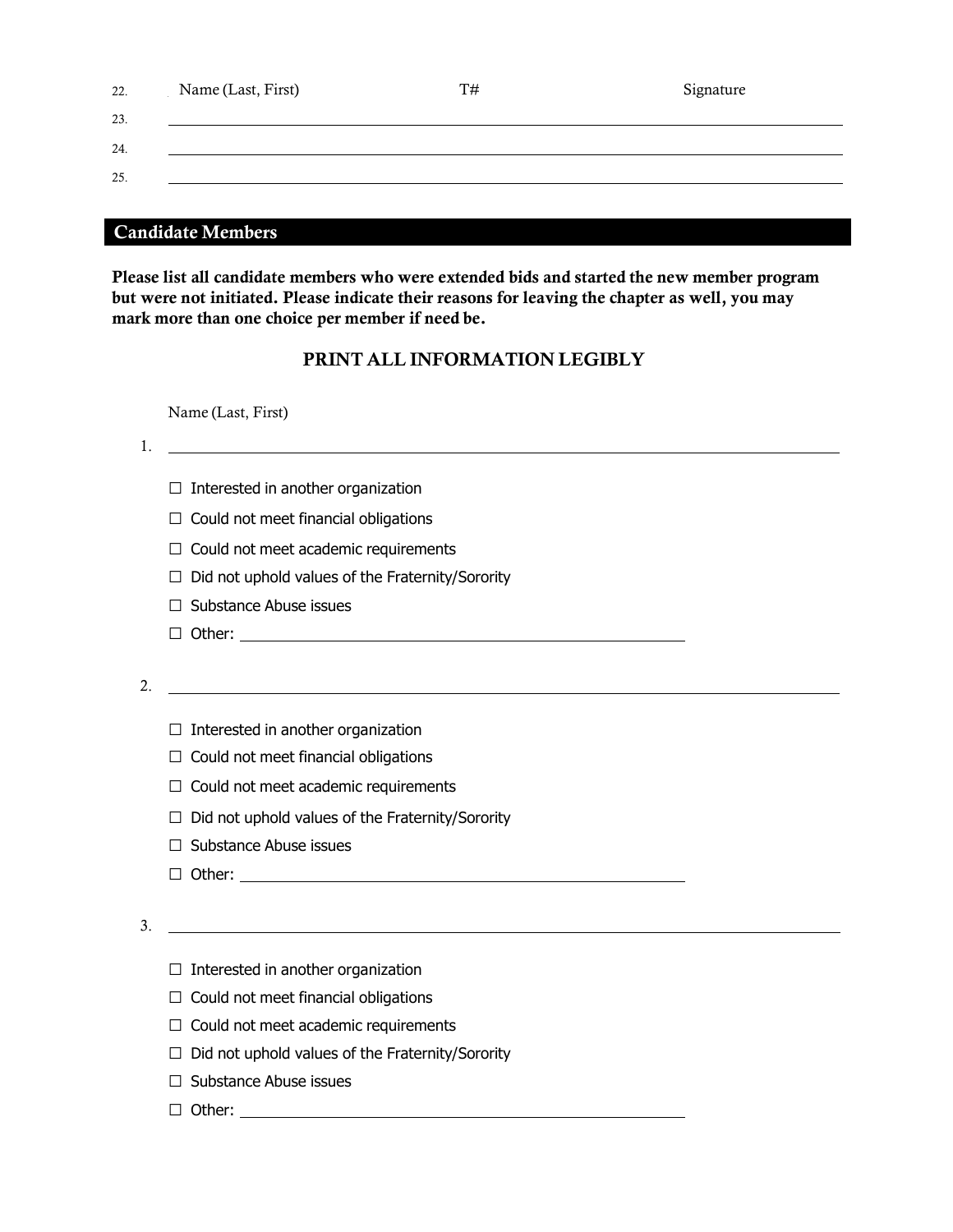4.

|    | Interested in another organization                                                                                   |
|----|----------------------------------------------------------------------------------------------------------------------|
|    | Could not meet financial obligations<br>ш                                                                            |
|    | $\Box$ Could not meet academic requirements                                                                          |
|    | $\Box$ Did not uphold values of the Fraternity/Sorority                                                              |
|    | $\Box$ Substance Abuse issues                                                                                        |
|    |                                                                                                                      |
| 5. | <u> 1989 - Johann Barbara, martxa alemaniar arg</u>                                                                  |
|    |                                                                                                                      |
|    | $\Box$ Interested in another organization                                                                            |
|    | $\Box$ Could not meet financial obligations                                                                          |
|    | Could not meet academic requirements                                                                                 |
|    | Did not uphold values of the Fraternity/Sorority                                                                     |
|    | Substance Abuse issues                                                                                               |
|    | $\Box$ Other: $\Box$                                                                                                 |
|    |                                                                                                                      |
| 6. | <u> 1989 - Johann Barn, mars ann an t-Amhain Aonaich an t-Aonaich an t-Aonaich ann an t-Aonaich ann an t-Aonaich</u> |
|    | $\Box$ Interested in another organization                                                                            |
|    | $\Box$ Could not meet financial obligations                                                                          |
|    | $\Box$ Could not meet academic requirements                                                                          |
|    | Did not uphold values of the Fraternity/Sorority<br>$\perp$                                                          |
|    | $\Box$ Substance Abuse issues                                                                                        |
|    |                                                                                                                      |
|    | $\Box$ Other:                                                                                                        |
|    |                                                                                                                      |
| 7. |                                                                                                                      |
|    |                                                                                                                      |
|    | Interested in another organization<br>Could not meet financial obligations                                           |
|    | Could not meet academic requirements                                                                                 |
|    | Did not uphold values of the Fraternity/Sorority                                                                     |

□ Other: